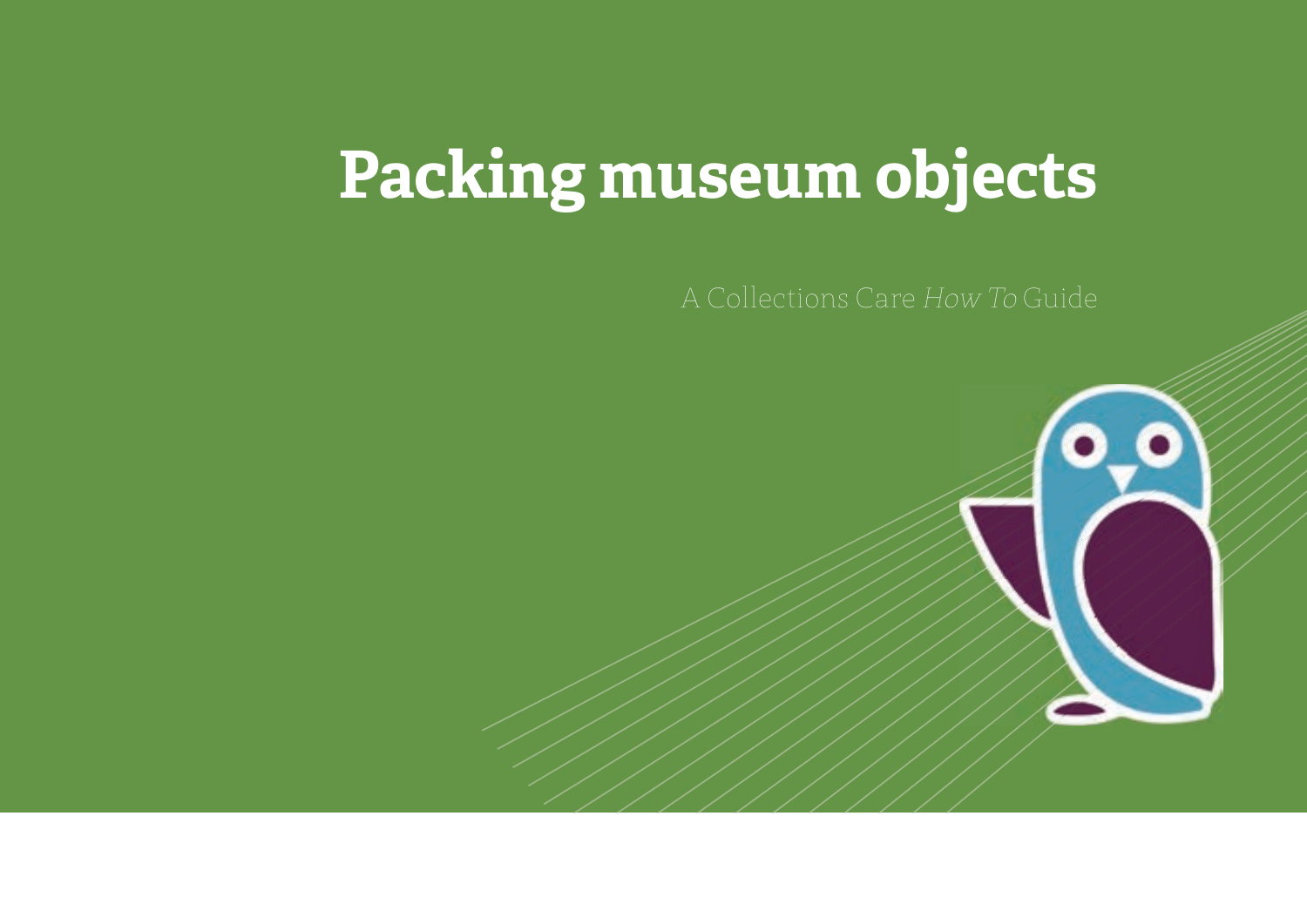Packing museum objects: a Collections Care How To Guide Republished from a SHARE fact-sheet

Editors: Alex Dawson and Natasha Hutcheson

With thanks to the following for help in preparing this guide: Renaissance Regional Conservation Officers Sarah Norcross Robinson, Libby Finney, Robert Entwhistle, Deborah Walton



© 2012 Norfolk Museums and Archaeology Service All rights reserved.

Every effort has been made to ensure that the information provided in this publication is accurate. However, the publishers and the editors make no guarantees for the currency and accuracy of information and cannot accept any legal responsibility or liability for any errors or omissions from the publication or the consequences thereof. Products and services that are referred to in this guide may be either trademarks and/or registered trademarks of their respective owners. The publishers and editors make no claim to these trademarks.





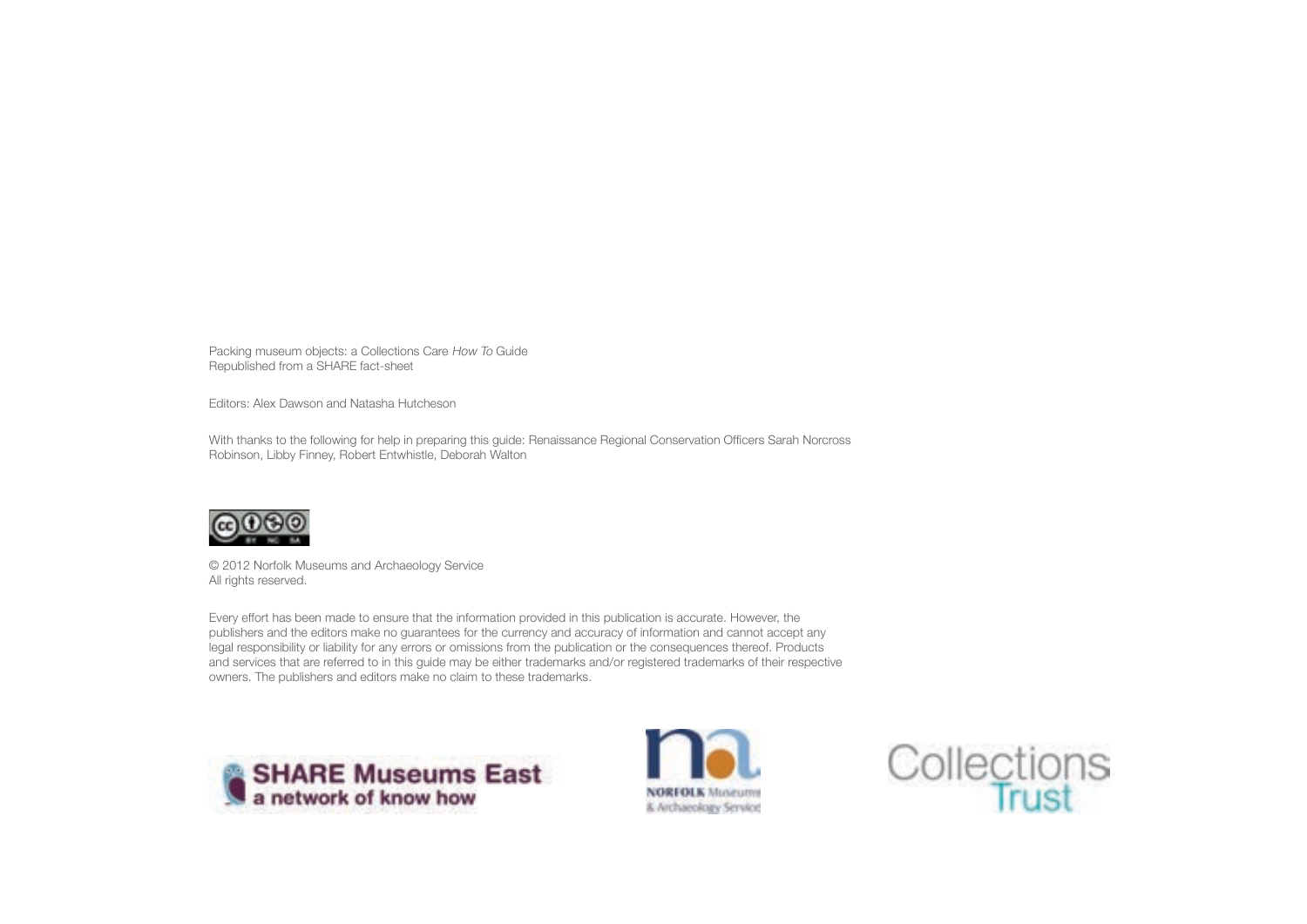### Collections Care How To Guides

This How To Guide is published by Norfolk Museums and Archaeology Service in partnership with the Collections Trust. It provides an introduction to the packing of museum objects. Museums generally pack objects to protect them from accidental damage, pollutants and environment whilst in storage, or perhaps in order to move them within the museum building. Packing objects for transportation - perhaps to be shipped to a different venue as a loan - requires specialist methods and materials, and in this case you should always seek professional advice.

Correct storage methods and materials are important for the preservation of museum objects and play a major part in any collections care programme: if incorrect methods and materials are used they may result in permanent damage to the object.

If you are packing a previously unpacked object you will find the guidance in the How To useful. You may also want to consider any 'old' packing used for your objects, as it is possible that these will be made from harmful materials. If this is the case, you may want to consider any repacking projects in the context of a risk assessment - in which it is advisable to assess the risk to the objects first and then prioritise the repacking of the objects most at risk from damage.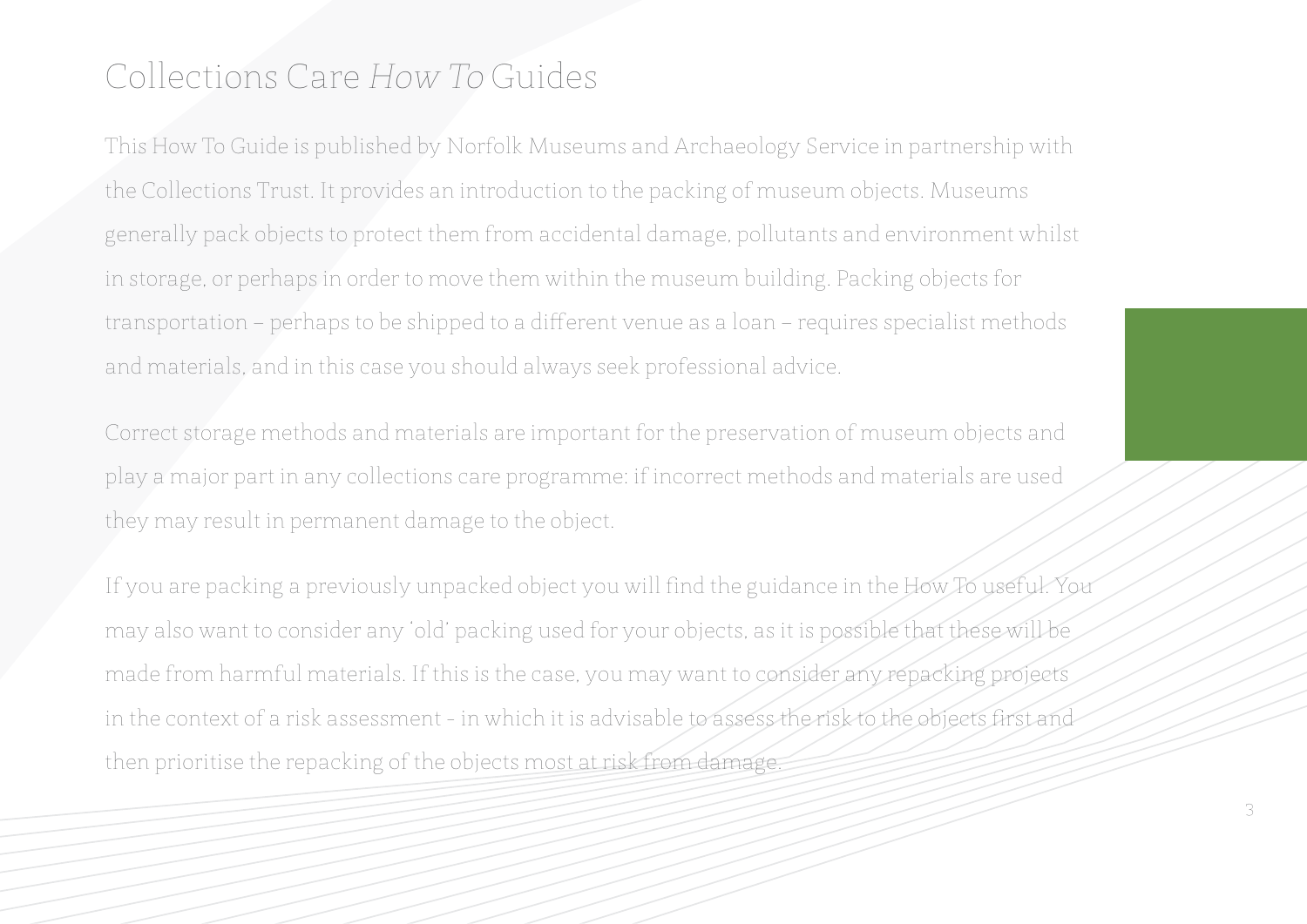

### A Collections Care How To Guide

providing support to shoes Colchester & Ipswich Museums Service

Acid free tissue paper

# **Packing museum objects/**

Poor packing of museum objects<br>can result in long term damage can result in long term damage such as breakage and distortion and can encourage other problems such as insect activity and pollutant damage. Good packing will provide long term support and protection and is a costeffective method of collections care

#### **What are the desirable properties of packing materials ?**

• Surface protection – the packing materials should protect the objects from contact with people, pollutants etc. They should be soft and inert so as to avoid damaging the surface of the object.

• Shock protection – the packing materials should help to absorb shock and vibration, diverting it away from the object.

Doll packed in acid free tissue and box.The tissue has been folded into wedges to act as cushioning, protecting the doll from movement. The doll has moving eyes and has been stored face down to reduce strain on the hinges in the head.



©2012 Colchester & Ipswich Museums Service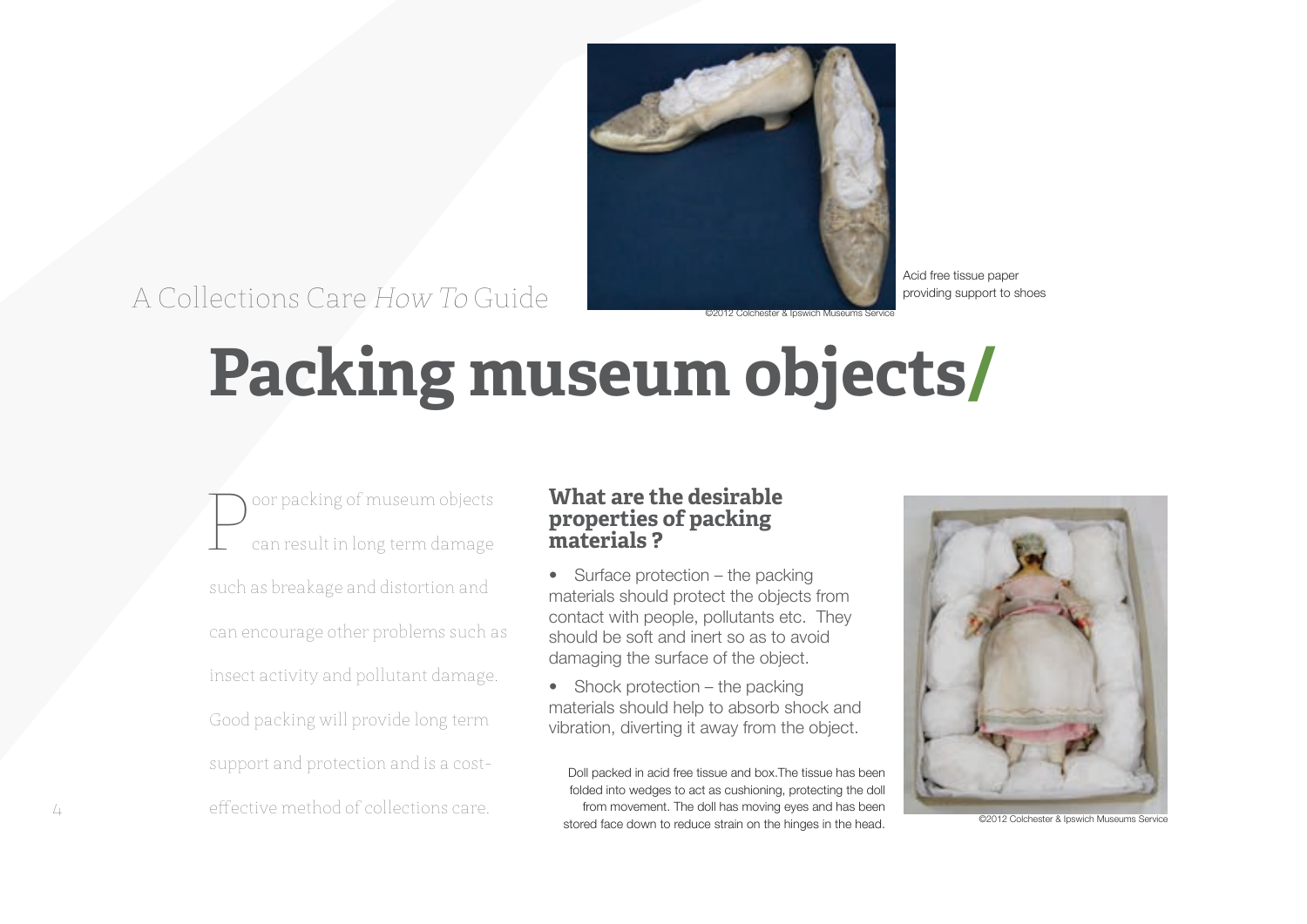- Insulation this will prevent the object from damage caused by a sudden change in temperature.
- Moisture absorbing buffer if packing materials can help to buffer the object against fluctuations in ambient humidity, this will help to prevent damage to the objects from being caused by those fluctuations.
- Conformation to the shape of the object this will provide good support to all parts of the object.



Metal objects stored in individual boxes containing Plastazote cut to the shape of each object to protect from movement. Plastic polystyrene boxes have been used, which are low acid. Generally, if you can't afford acid free boxes, low acid is acceptable. If using low acid containers, buffer objects in acid free tissue or Plastazote.

©2012 Colchester & Ipswich Museums Service



Ceramic and glass objects cushioned by acid free tissue paper

©2012 Colchester & Ipswich Museums Service

- Cushioning where several objects are in close contact, cushioning layers of packing materials will help to reduce localised stress to objects.
- Fill the voids in packing crates and boxes.
- Light in weight this will reduce stress on the objects.
- Economic to use and easily obtained.
- Can be safely re-used.



#### **Selecting a container**

When selecting a container in which to pack objects consider the following points:

- Is it large enough to safely house the objects and sufficient packing materials ?
- Strength is it robust enough to house objects or be stacked under other boxes ?
- Is there a lid, which will increase protection and protect the object from dust accumulation ?
- Will it fit into the existing storage systems and use the space efficiently ?
- Is it acid free or inert ?

• If it is a second-hand box, what was its previous use? If it has housed some food products or flowers for example, insect pests may be present and it should not be used.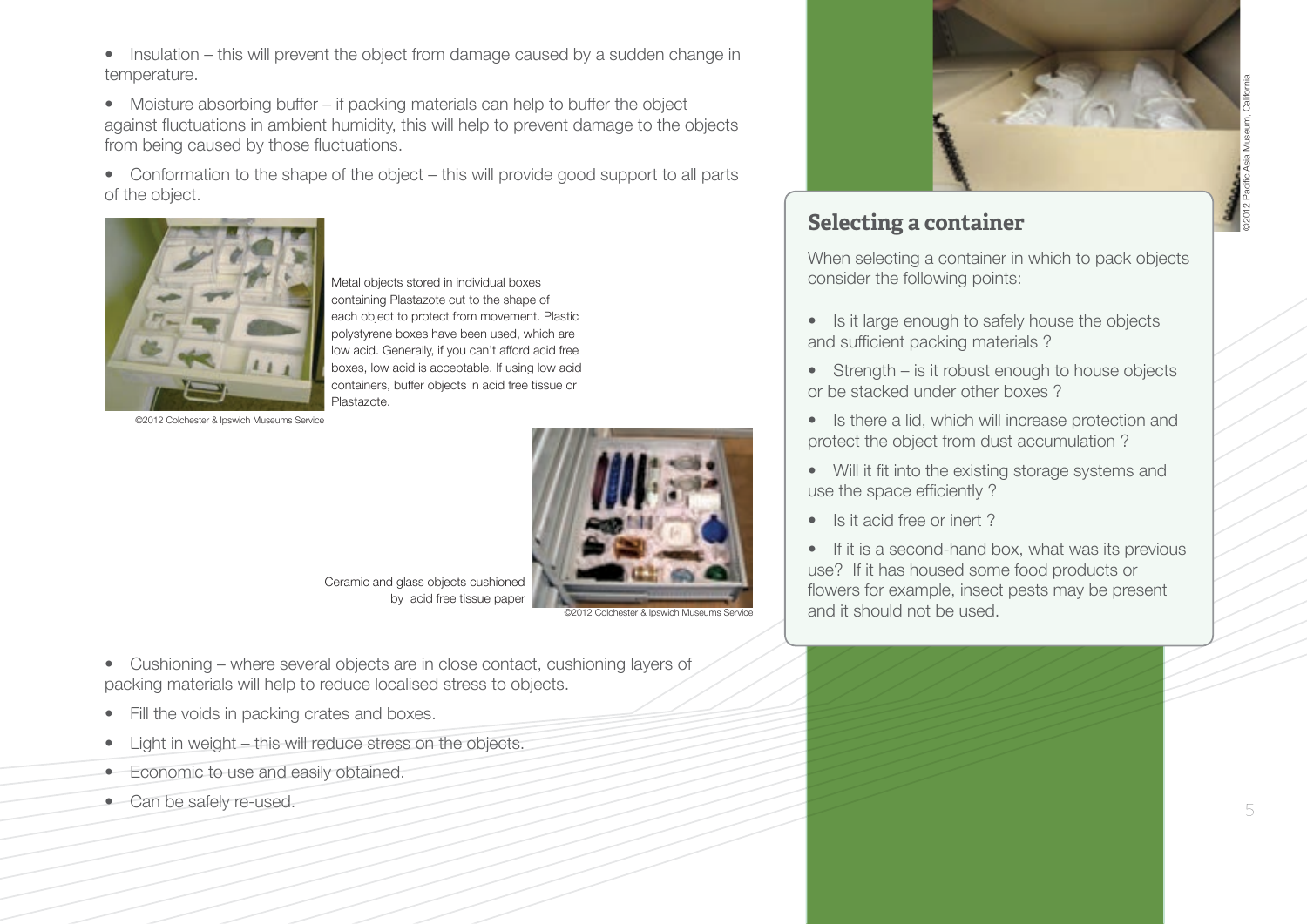#### **Recommended packing materials**

#### Acid free tissue paper and acid free card.

The presence of lignin (and other impurities) in wood pulp which is used to make paper can cause damage to museum objects. Lignin breaks down over time, producing harmful acidic by-products. Acid free tissue and card is produced by excluding the lignin in the manufacturing process. Tissue will eventually become acidic and should be replaced every few years.

Acid free tissue can be bought buffered or unbuffered. Buffered tissue has an alkaline composition, and can be used for storing objects made from synthetic materials, or from objects with a plant origin, such as cotton and linen, where its properties protect surrounding objects and surfaces from acidity migrating from the stored object. The composition of unbuffered tissue is neutral, it is neither acidic nor alkaline, and it can be used with objects made from proteins with an animal origin like feathers, fur, silk and wool. If in doubt it is safer to use unbuffered tissue, which is also usually cheaper.

#### Polyester film

Trade names for this include: Secol, Mylar or Melinex. It is a transparent, colourless, inert plastic, commonly used for making



Secol envelope used to store photograph

envelopes in which paper items or photographs are housed. It can also be bought by the roll and comes in a variety of thicknesses.

#### Tyvek

This is a trade name for a spun-bonded polyolefin and can be bought in a number of different grades. Tyvek is lightweight, inert and can be stapled, stitched or adhered together. It is used to make very lightweight, water repellent covers for objects. It is also commonly used for museum labels as it is water resistant.

#### Unbleached & undyed cotton or calico

Calicos are relatively cheap fabrics and are commonly used to make padded hangers for textile collections and dust covers for objects. They should be washed prior to being used in order to remove any manufacturing additives and also because the fabric may shrink. These fabrics can

be washed and reused.



©2012 Colchester & Ipswich Museums Service

Unbleached calico bags used to store costume on padded hagers. Costume can also be stored in Tyvek bags, however these can be more expensive than calico. Remember that taking a photograph of the object and attaching it to the outside of the bag or box, with the accession number, means that you don't have to open boxes or bags to find out what is inside. If hanging costume, always use padded hangers.

#### Inert foams

Commonly found in the UK under the trade names of Plastazote, Ethafoam or Jiffy foam. Plastazote and Ethafoam are polyethylene foams and come in a range of colours, densities and thickness. They are good shock absorbers and the higher densities and thickness can cushion heavier items. They can also be cut to the shape of objects using a scalpel or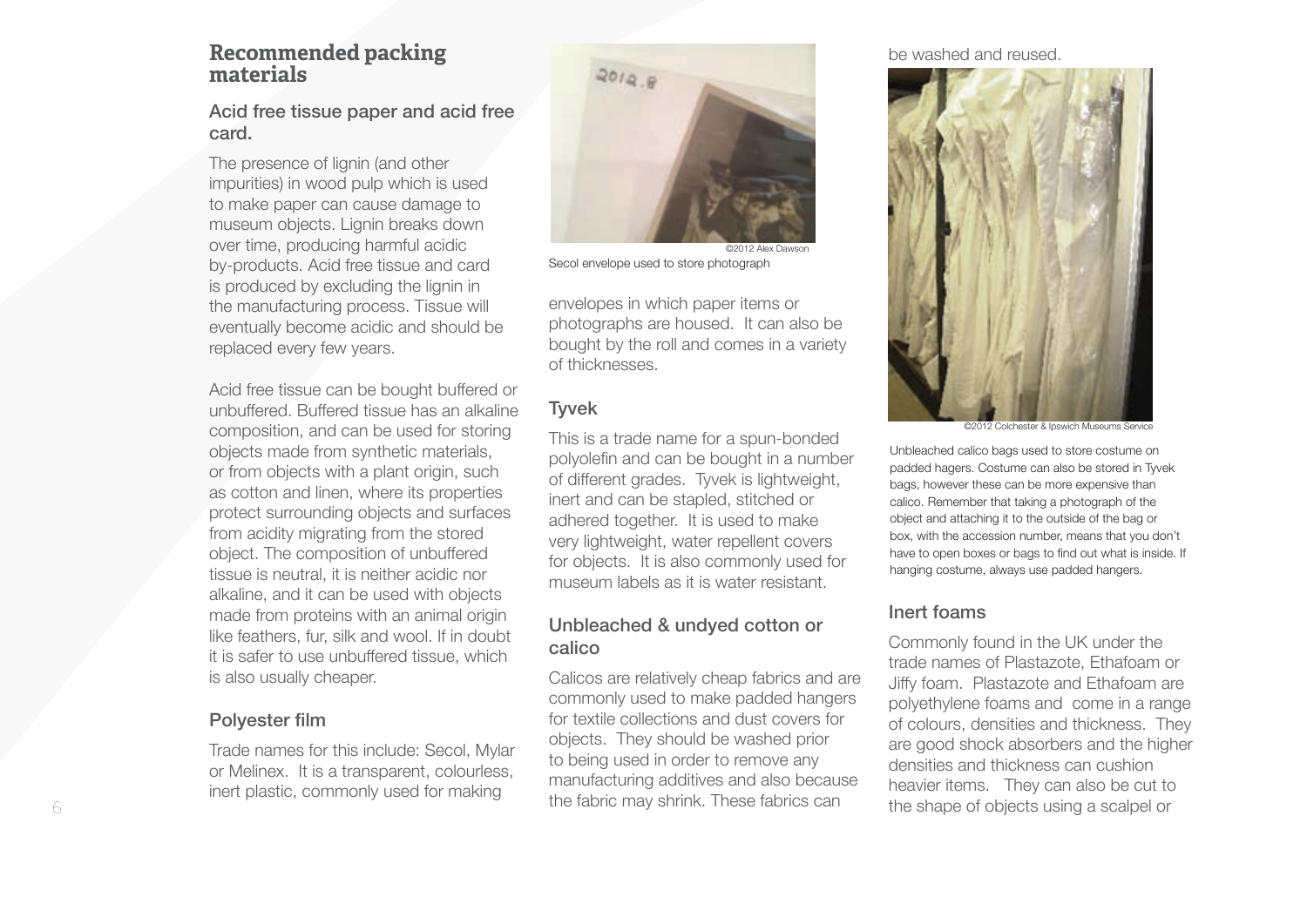

Costume stored using Plastazote foam sheets. ©2012 Colchester & Ipswich Museums Service

knife and can therefore be tailored to complex shapes. All three foams can be used to line metal shelves as they provide cushioning against vibration and more "grip" for the objects than painted metal shelving.

#### **Acceptable short-term packing materials**

#### Bubble wrap

Bubble wrap can be used to protect and cushion objects against shock. It should not be used in damp conditions, as it will trap moisture against the surface of the objects. If the bubbles face AWAY from the object's surface, the risk of

them causing a "dimpling" effect in softer surfaces, will be reduced.

#### Polythene (Polyethylene)

If polythene bags are used, try to obtain food grade bags, as the polythene is not contaminated with finishing products. Do not seal the bags (unless the object is suffering from pest infestation or a controlled microclimate using a desiccant is being maintained. Polythene is useful



©2012 Colchester & Inswich Museums Servic

Polythene food bags used as temporary packing

in conditions where objects need to be protected from water or from building work but it is fairly impermeable to air and so will form microclimates around objects. This can result in trapping moisture against an object, which may damage it and care should be taken when using this material. It can often feel slightly greasy and this is due to oils and contaminants from the manufacturing process and these too can damage objects if they come into contact with them.

#### Polystyrene

Polystyrene is not generally recommended as a packing material, because it is a poor shock absorber as well as being static and attracting dust. However, white (not dyed) polystyrene peanuts, can be used inside sealed polythene bags to provide void filling materials and polystyrene itself is inert.

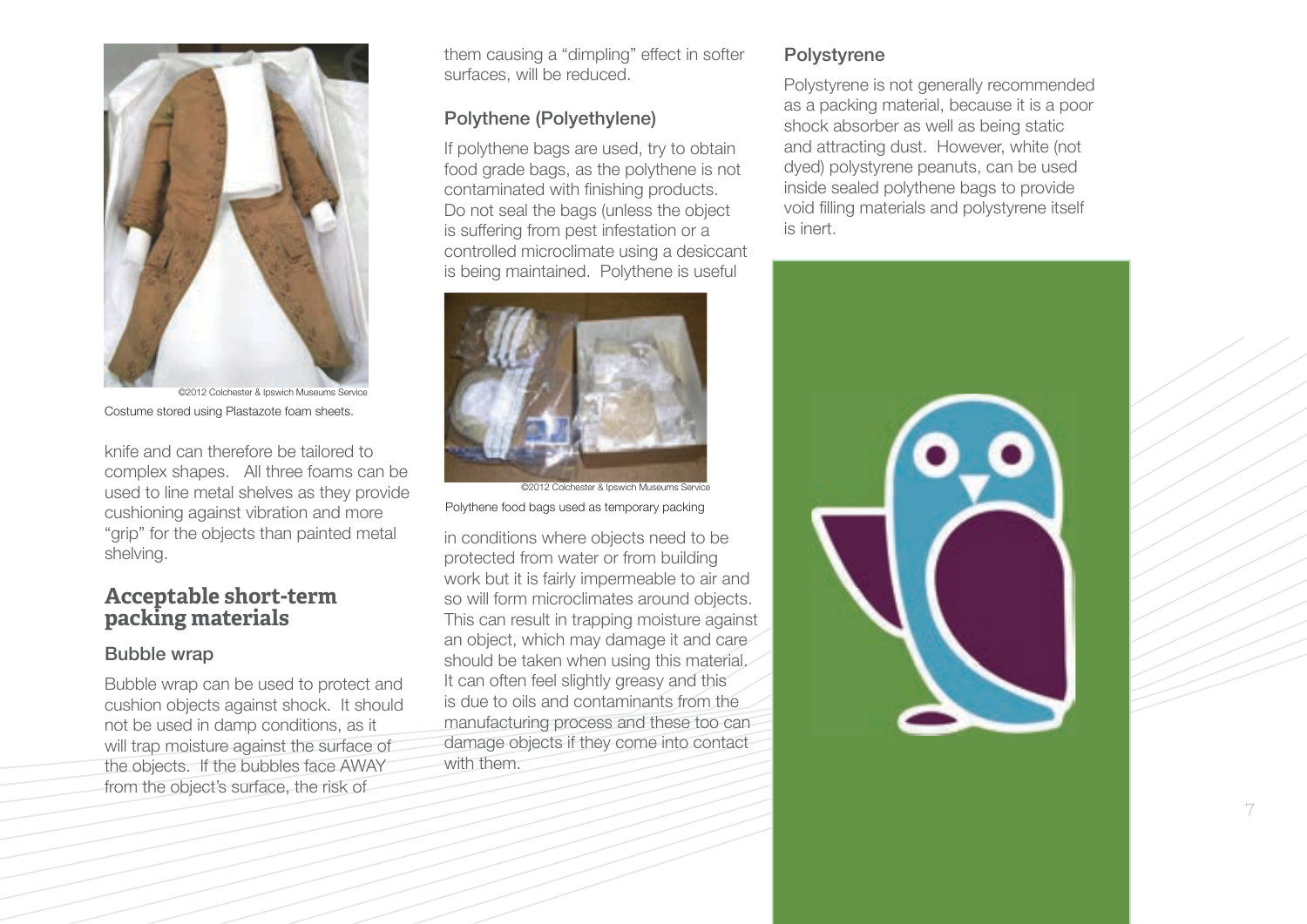#### **Materials which are not recommended**

**Non acid-free tissue or cardboard** – as they age, they become more acidic and this can attack objects.

**Newspaper (printed or plain)** – this rapidly becomes very acidic due to its high lignin content. The newsprint can etch the surfaces of objects and will rub off onto the objects. It can also be transferred by handling, to other items.

**Biodegradable packing peanuts** – these are made from grains and are water soluble.

**PVC Poly (vinyl chloride)** – some plastic file pockets and cling films are made from this. It can become sticky and stick to the objects, damaging their surfaces & attracting dust.

**Dyed textiles** – some dyes in textiles can be corrosive and some can "bleed" in the presence of moisture in the atmosphere. This can irreversibly stain the objects.

**Woollen textiles** – these can now contain moth repellent which may adversely affect objects. Untreated wool will also act as a food source for some insects.

**Polyurethane foam** – this is cheap, easily available foam but it ages very badly. As it ages it becomes sticky, then brittle, finally breaking up into crumbs.

**Cotton wool** – this contains a large amount of lignin and will therefore become rapidly acidic. It can also easily snag on rough or delicate surfaces.

**Wooden fruit crates or used flower boxes** – the wood is poor quality and may give off gas containing organic acids which can attack objects. Insect problems may also be inherent through woodworm (in the crates) or carpet beetle (in the boxes).

**Pressure sensitive adhesive tapes** – these include Sellotape, masking tape and Scotch tape. The adhesives can bleed through tissue and card. The tapes may also accidentally be stuck directly to the objects during packing.

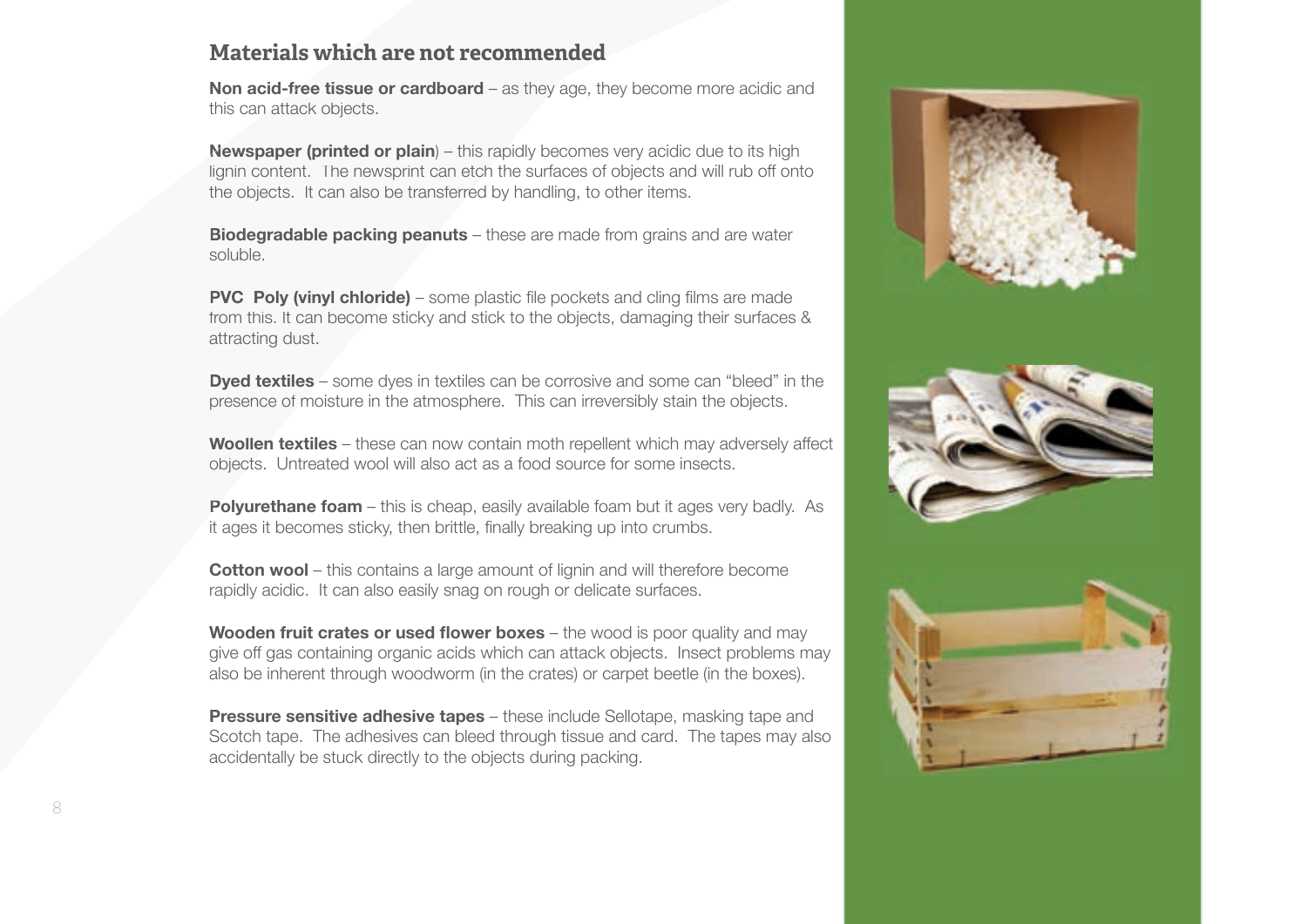#### **Packing museum objects**

A collections manager from a national museum says:

*'As a temporary measure we were using an industrial unit to store some collections, which included a large number of objects from the studio of a local photographer. The industrial unit was very cold at night, and heated up quickly during the day. We had to vacate the unit, which considering the fluctuations in temperature was not a bad thing, and as part of the move we assessed the packing of many objects as we moved them. The photographers shop contents included plate glass negatives, which many years previously had been wrapped in newspaper. The negative images on the glass had lifted from the glass itself, were flaking, and in places were stuck to the newspaper. This was a direct result of poor storage environment and materials.'* 

A curator at an independent museum says:

*'We used ordinary supermarket cardboard boxes to store a collection of bottles. This didn't present a problem in the short term – the boxes were only temporary and they were stored well away from other parts of the collection. However the 'temporary' storage lasted rather a long time, and when we finally moved the boxes some of the bottles had contained liquid which had leaked, and the boxes were disintegrating. Luckily we realised this before we actually picked any of them up'*

A curator at an independent museum says:

*'We had a wonderful collection of nineteenth century Sunday School banners. These were carried on special occasions, and we had photographs of children carrying the banners in processions. They were packed folded in old boxes. When we took them out they had cracked along the folds and were in very poor condition. We managed to raise some funds to work with a conservator and get them mounted and hung properly on a special backing, and then displayed them in a new case with low level lighting. One couldn't be displayed, and was hung on a wall in the store in a washed calico case.'*